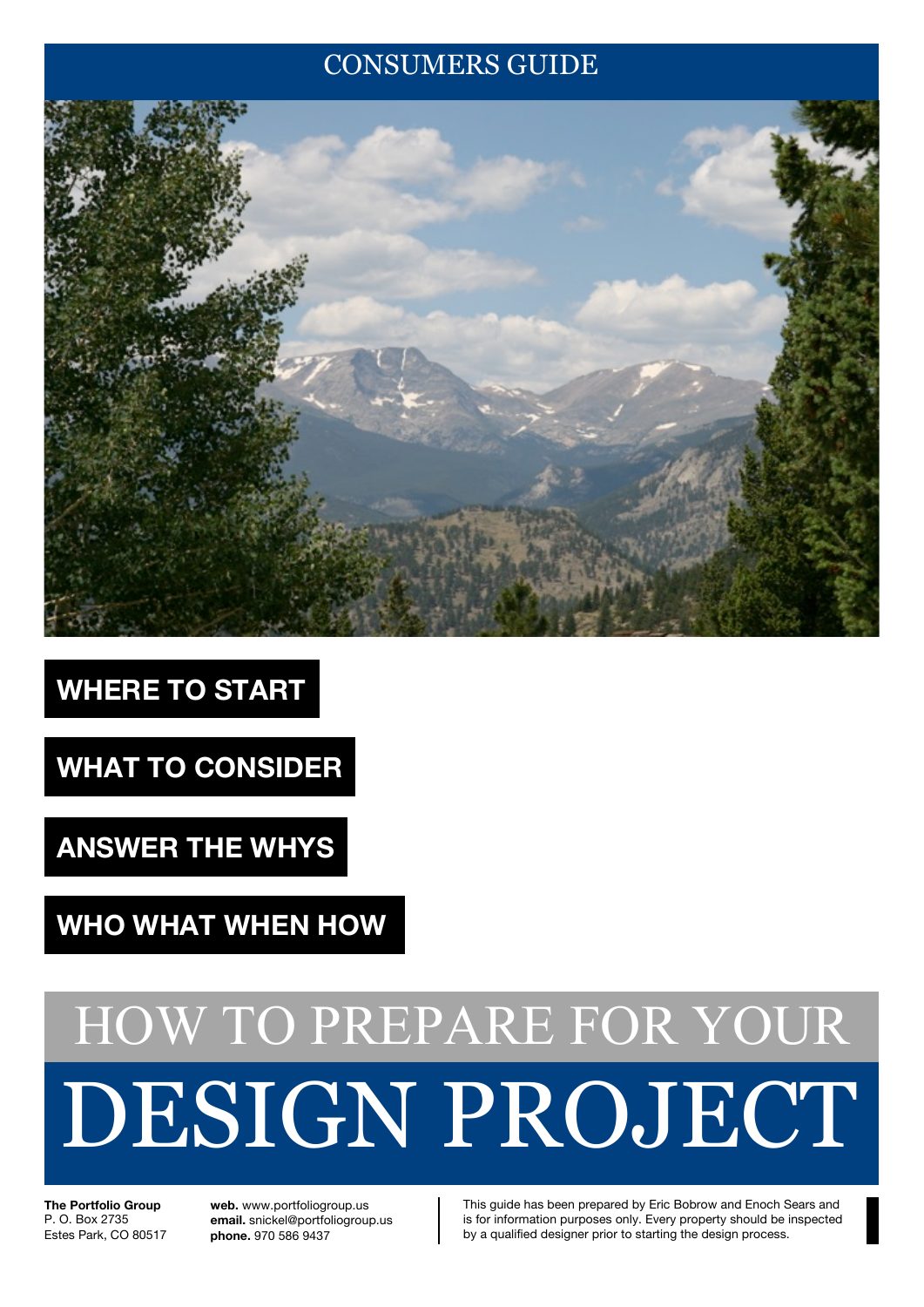## **WHERE TO START**

#### **How to create a design brief before engaging an architect**

Renovating a house can and should be really exciting. However too often we hear stories of clients not having their needs heard, misunderstandings between the contractors, the client and the architect on what was the agreed scope, and how much was allowed for in the contract.

I have decided to do something about it.

#### **It all comes down to the brief**

A good working relationship with your architect is based on open, honest communication. This starts with a good brief that helps architects understand your expectations, preferences, wants, needs, aspirations and lifestyle. If the brief is not clear, the architect and the follow on through to the contractor and all his associated trades people will be compromised. They will struggle to understand what it is they need to allow for in the pricing of your project.

Really think about your brief and consider all aspects of it.

This document will help you cover critical aspects of a design brief. Towards the end of this document, you will find two worksheets that will help you outline your design brief.

Right then, lets get started...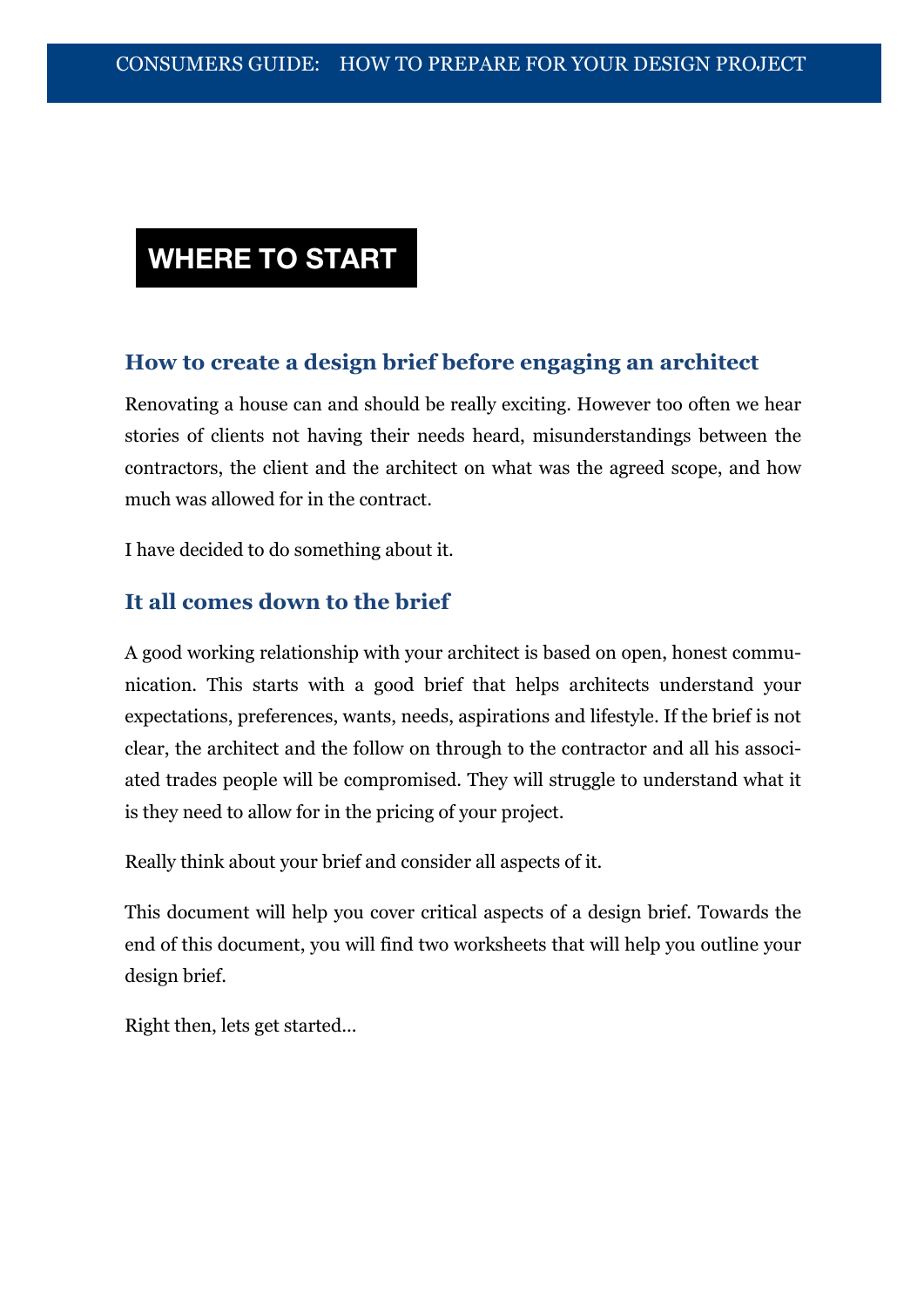#### **Your Site**

Really scrutinize your site and get a real feel for it. Where is the sun - in summer and winter? Where are the views you want to enjoy every day and those you want to exclude? Where are the surrounding houses, other buildings and trees you may or may not want to see? Which parts of the site are most/least noisy? Does the site slope? Put in a file to share with your architect all the information you have about the site (legal paperwork/covenants, existing plans or previous site information).

#### **Spaces**

#### *Indoor*

A good design can transform the way that we live. Think hard about your family's current and future needs. Map out your daily routine. How many people live in the house? How old are they? Who does what, where? Don't forget your children's rapidly changing needs! Do you want to 'zone' spaces, separate family members, functions and/or pets? Consider the number of floors, rooms and other spaces and describe their use. Make a list of who needs rooms to sleep, work and relax in. Where do you cook and eat? Is the kitchen like Charring Cross - a constant thoroughfare for teenagers and large family gatherings? Is your lifestyle formal, casual, relaxed or active? Do you need spaces to entertain at home – indoor and outdoor? What type of home entertainment do you want to include e.g. music, television, projector or areas for storage of equipment? List any special requirements you have, e.g. accessibility, extra storage areas, garage loft space, built in furniture/shelving, lifts, home office. What method of heating do you want? What do other family members think about and want from the whole project?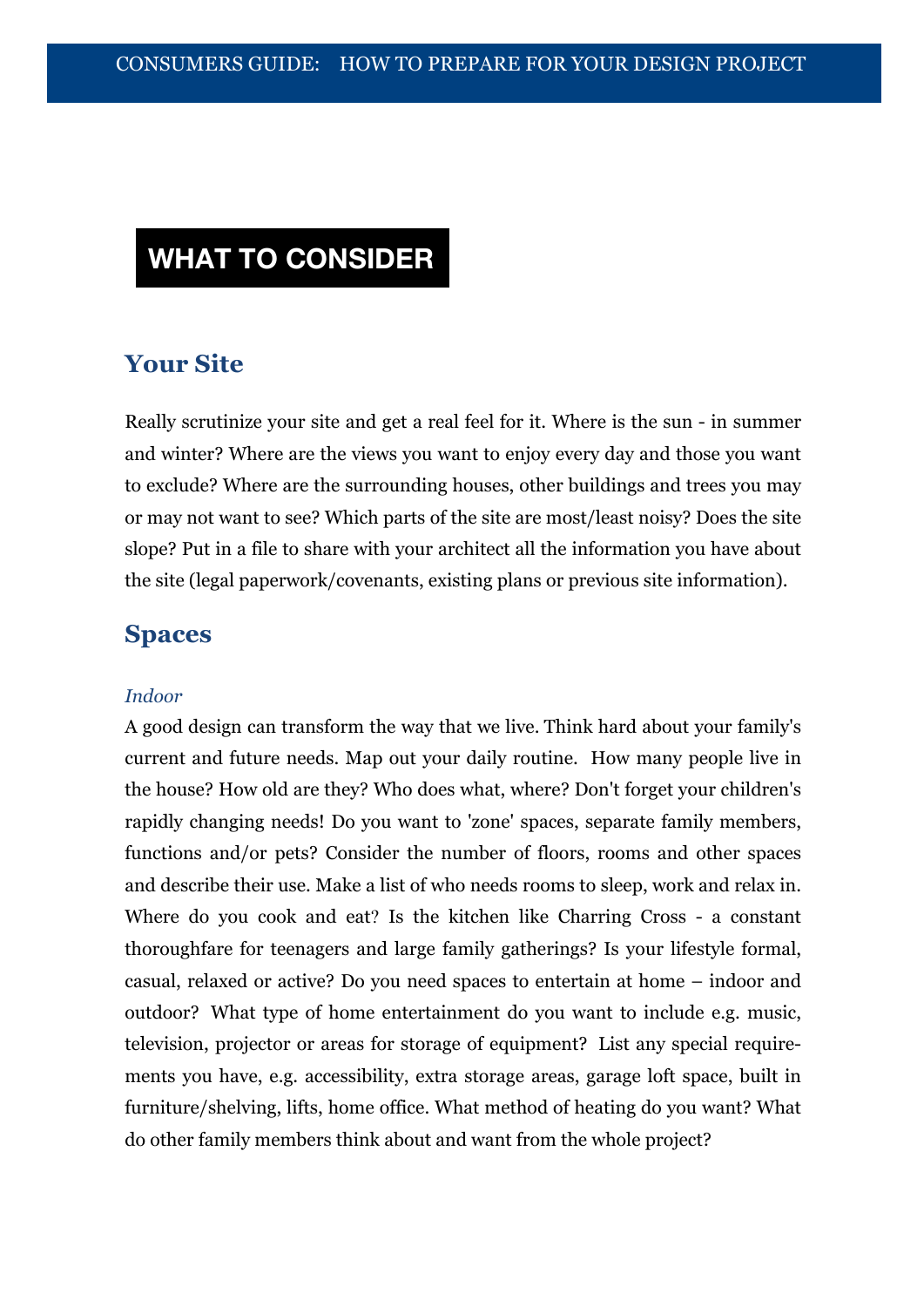#### *Outdoor*

What do you want to do outdoors? Entertain? Relax? Play? Swim? Supervise children? Grow enough vegetables to be self-sufficient? Do you want a high or low maintenance scheme? What features are important to you? Think about the indoor/outdoor flow of spaces, where the morning sun lands, where its exposed to and sheltered from the wind. Have you always dreamt of an exterior fireplace? Think of your external areas as outdoor rooms, and consider privacy and connections between spaces. Listing your requirements (perhaps using our List of Rooms and Spaces template) will help both you and your architect quickly understand your priorities.

#### **Design Mood and Feeling**

This is important. This is your home, where your children and other loved ones are, where they're going to grow up and you're going to have all your family memories. Think about the 'feel' of your project, do you want it to be bold, low-key, industrial, traditional, minimalist, contemporary or organic? Think about your feelings - yes really! For example, what is your favorite time of day? Do you worry about shutting the curtains to protect the furniture from the sun, or do you like to enjoy coffee on the terrace? Is curling up with a good book your favorite hobby, or is it taking the dog for a walk no matter what the weather? Describe spaces, design features and styles that appeal to you and those that don't. Create a 'mood board' or scrapbook of fabric swatches, photographs, magazine clippings and anything else that can help your architect understand who you are, how you live and what you want from your project. Use web-based photo sites to assemble and share your ideas.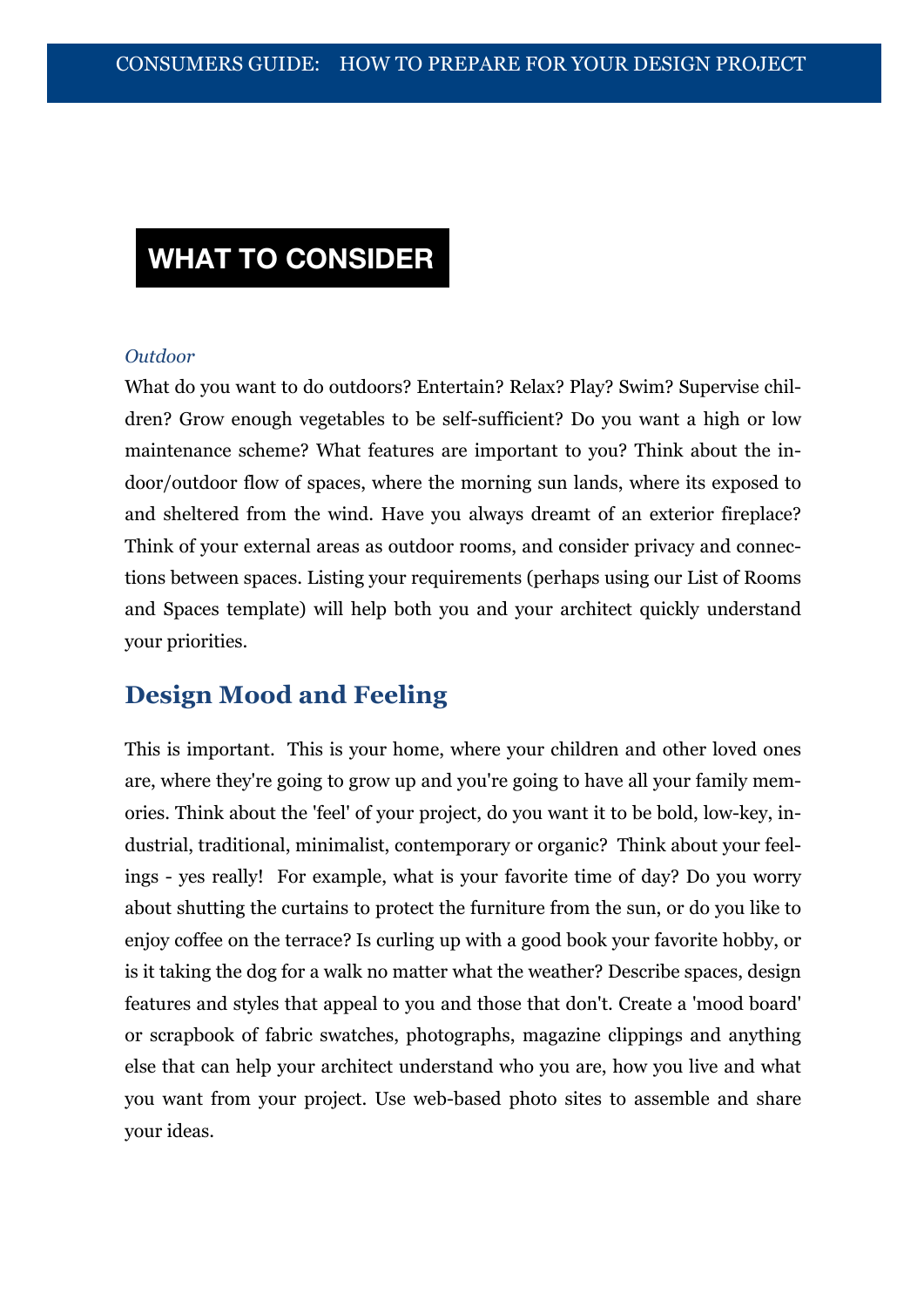#### **The Details**

List major appliances you already own or are considering buying and any preferences you have about where you want to put them. Do you really want that American fridge next to your double steam oven? Do you have lots of gadgets that need sockets in your island unit? Is your washing machine on 24/7 and do you want your drying and ironing space right next to it? These details can make a big difference to the way your kitchen and utility space is planned. Note major pieces of furniture or artwork you want to showcase so your architect can provide spaces and sockets for them in the new plans. Better to include it in your planning from day one, than to move in and wonder where you are going to hang your Picasso.

#### **Sketching**

Sketch out your thoughts, but don't get too wedded to them. If the work involves altering an existing house you'll be constrained by existing structures and services and if it's a listed building, there will be lots of limitations on what you can change. If it's a new house, let your imagination flow, but be prepared for your architect to suggest other approaches. That is, after all, why you are hiring one!

#### **Materials**

List materials you like and dislike (inside and out), but be aware that your budget will be a determining factor in your final choice. Do you have any specific wall, ceiling and floor finishes in mind? Do you like render, timber cladding and tilehung elevations? Stone, slate, rubber, glass, steel, aluminum... the list is endless.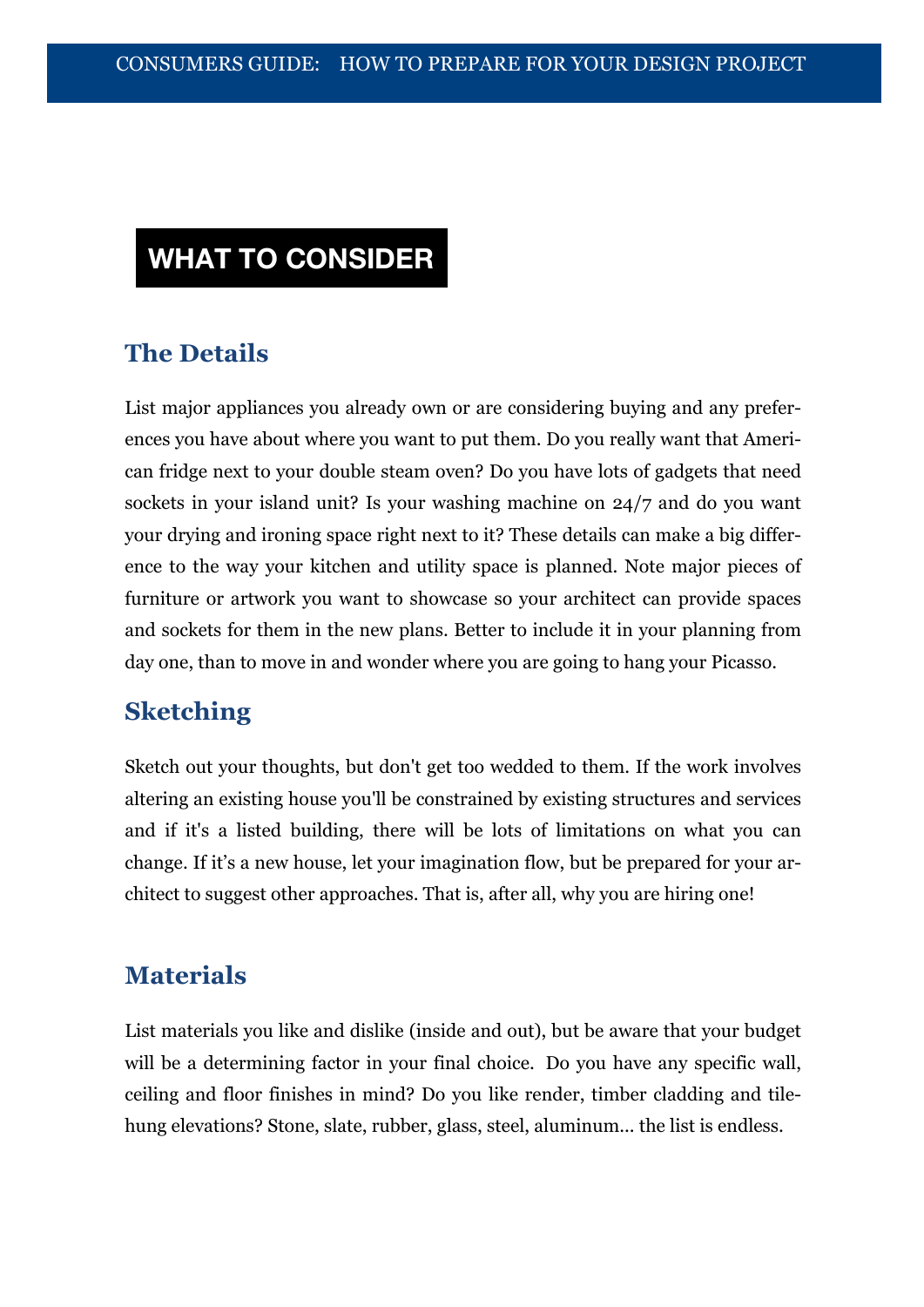Timber windows or aluminium? Much will depend on the style of building, but there are choices to be made that will determine how much you spend upfront, and how much you spend on maintenance in the longer term.

#### **Sustainability and Energy Efficiency**

Regulation and rising energy costs are making sustainable 'green' design an essential consideration rather than a 'nice to have'. There are now minimum requirements laid down by national and local government. Your architect will know all about these and will discuss with you how 'green' you want to and can be. There are lots of renewable energy solutions - solar panels, ground source heat pumps, rainwater harvesting to name but a few. Although these add costs upfront, they can save you money in the longer-term. Much will depend on your budget and how long you plan to live in the building after the work has been done.

#### **Timetable**

Think about and share with your architect key target dates that are important to you. When do you want to start and finish the project? Bear in mind that, as a rule of thumb, it takes at least 4-6 months to agree the design, obtain planning permission and prepare construction drawings before building work can commence. You are less likely to be disappointed if you allow at least 6-12 months for work on existing buildings and about 18 months for new buildings.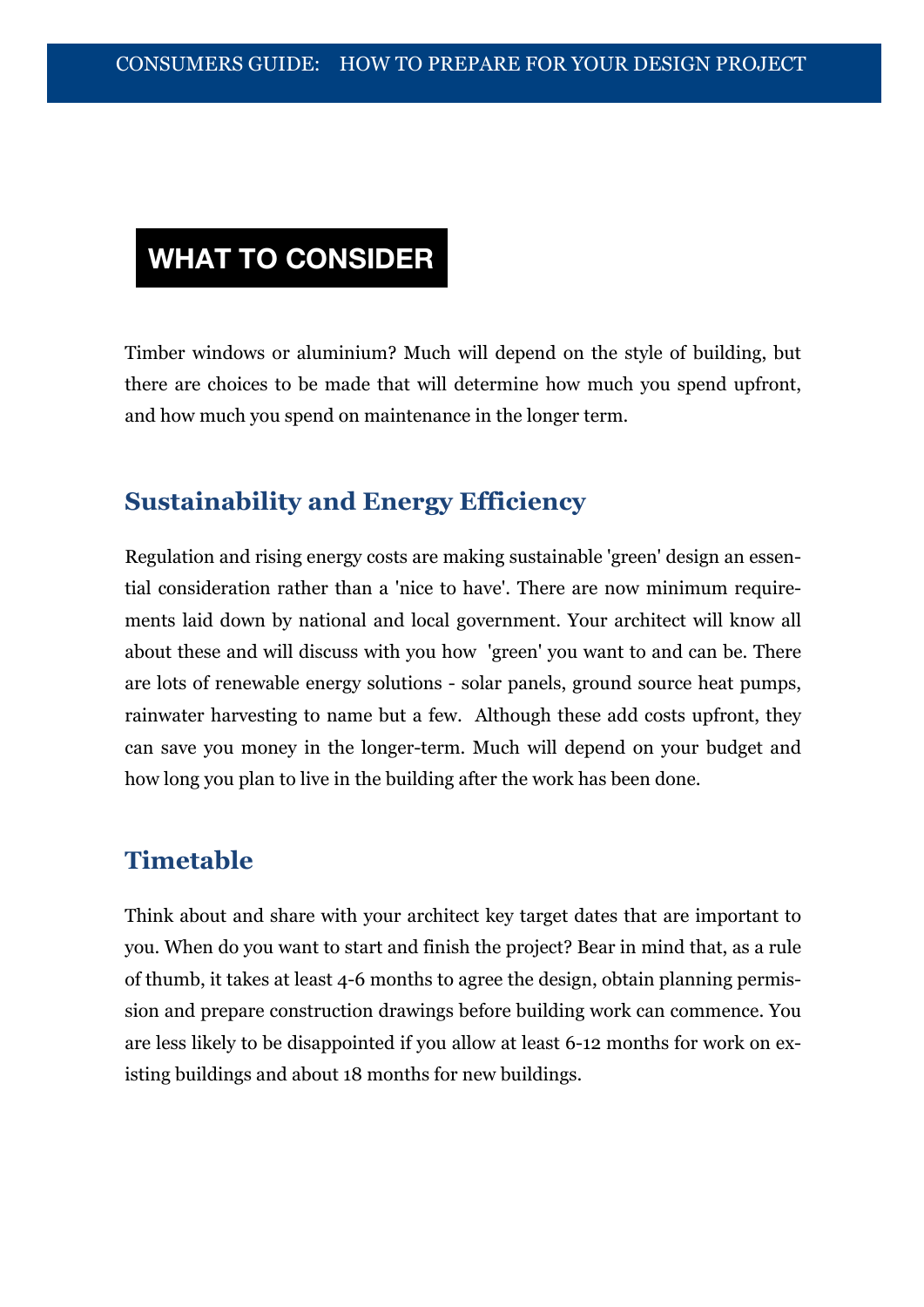#### **Budget**

We have prepared several typical cost plans for different types of project and these are available on request.

Lastly, have a conversation with yourself and keep asking why you want what it is you say you want. That way you are slowly elaborating your brief into more detail. Include the emotional aspects, as this is the overriding deeper reasoning behind what you want to change about your house. Use the checklists provided below to help you get a deeper understanding of what you want and why you want it.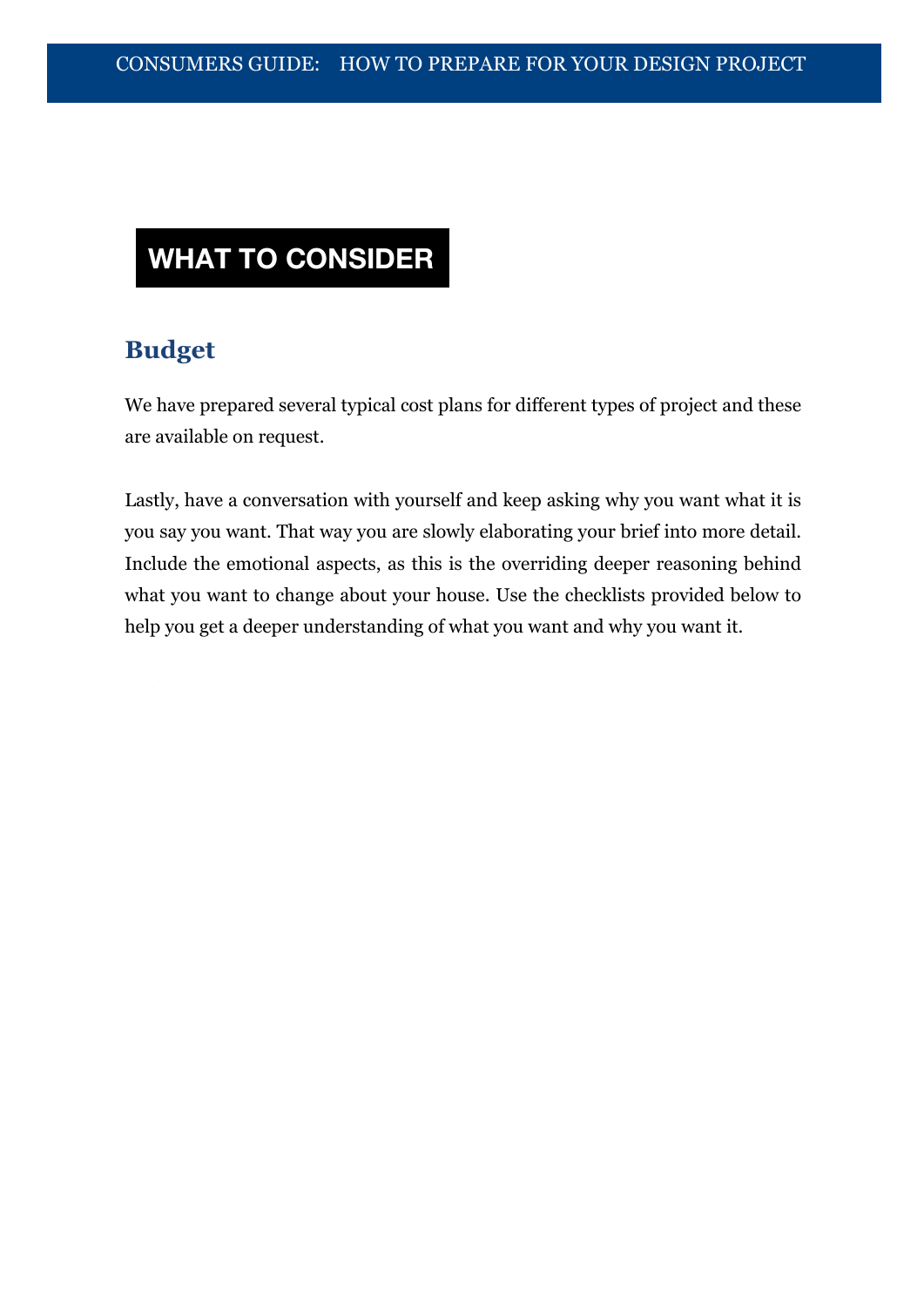## **ANSWER THE WHYS**

### I want to renovate my house, why?